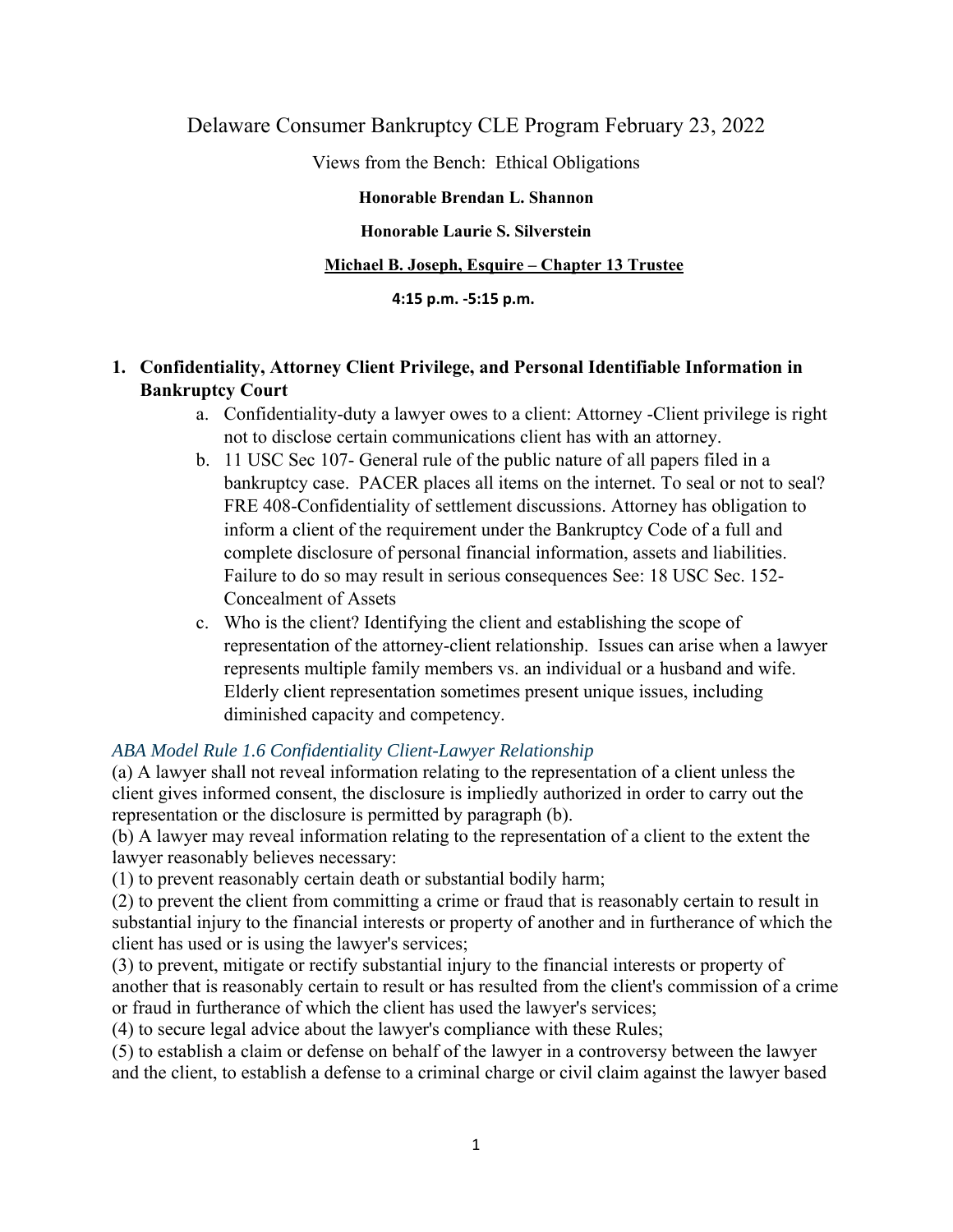upon conduct in which the client was involved, or to respond to allegations in any proceeding concerning the lawyer's representation of the client;

(6) to comply with other law or a court order; or

7) to detect and resolve conflicts of interest arising from the lawyer's change of employment or from changes in the composition or ownership of a firm, but only if the revealed would not compromise the attorney-client privilege or otherwise prejudice the client.

(c) A lawyer shall make reasonable efforts to prevent the inadvertent or unauthorized disclosure of, or unauthorized access to, information relating to the representation of a client.

# d. BR 9037-Privacy Protection for Filings Made with the Court

## **Local Rule 9037-1 Redaction of Personal Data Identifiers**.

(a) Responsibility for Redaction. The responsibility for redacting personal data identifiers (as defined in Fed. R. Bankr. P. 9037) rests solely with counsel, parties in interest and non-parties. The Clerk, or claims agent if one has been appointed, will not review each document for compliance with this Rule. In the event the Clerk, or claims agent if one has been appointed, discovers that personal identifier data or information concerning a minor individual has been included in a pleading, the Clerk, or claims agent if one has been appointed, is authorized, in its sole discretion, to restrict public access (except as to the filer, the case trustee, the United States Trustee and the claims agent) to the document in issue and inform the filer of the requirement to file a motion to redact.

(b) Method of Redaction. The filer of the document containing personal data identifiers shall, in accordance with CM/ECF procedures, file a motion to redact that identifies the proposed document for redaction by docket number or if applicable, by claim number. The filer shall submit, with the motion to redact, an exhibit containing the document to be substituted for the original filing.

(c) Clerk's Action upon Filing. Upon filing of the motion to redact, the Clerk's Office will restrict the original image containing the personal data identifiers from public view (except as to the filer, the case trustee, the United States Trustee and the claims agent) on the docket.

(d) Notice. The filer shall include a certificate of service at the time the motion to redact is filed, showing service to the following recipients: the debtor, anyone whose personal information has been disclosed, the case trustee (if any) and the United States Trustee.

# 2. **Filing of Petition by Power of Attorney or Representative**:

## a. **BR 9010**:

(a) AUTHORITY TO ACT PERSONALLY OR BY ATTORNEY. A debtor, creditor, equity security holder, indenture trustee, committee or other party may (1) appear in a case under the Code and act either in the entity's own behalf or by an attorney authorized to practice in the court, and (2) perform any act not constituting the practice of law, by an authorized agent, attorney in fact, or proxy.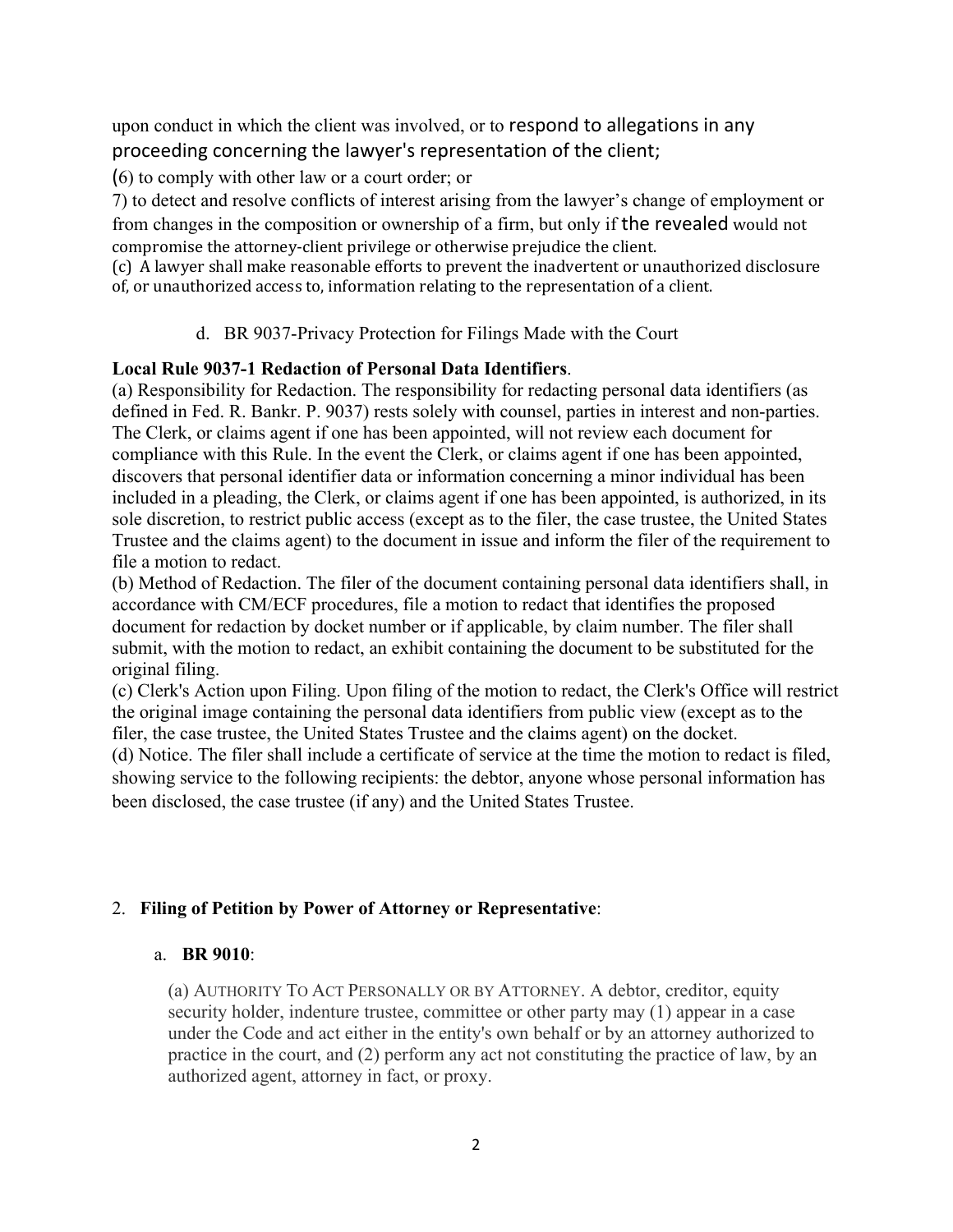(b) NOTICE OF APPEARANCE. An attorney appearing for a party in a case under the Code shall file a notice of appearance with the attorney's name, office address and telephone number, unless the attorney's appearance is otherwise noted in the record.

(c) POWER OF ATTORNEY. The authority of any agent, attorney in fact, or proxy to represent a creditor for any purpose other than the execution and filing of a proof of claim or the acceptance or rejection of a plan shall be evidenced by a power of attorney conforming substantially to the appropriate Official Form. The execution of any such power of attorney shall be acknowledged before one of the officers enumerated in 28 U.S.C. §459, §953, Rule 9012, or a person authorized to administer oaths under the laws of the state where the oath is administered.

#### b. **BR 1004.1.** Petition for an Infant or Incompetent Person

If an infant or incompetent person has a representative, including a general guardian, committee, conservator, or similar fiduciary, the representative may file a voluntary petition on behalf of the infant or incompetent person. An infant or incompetent person who does not have a duly appointed representative may file a voluntary petition by next friend or guardian ad litem. The court shall appoint a guardian ad litem for an infant or incompetent person who is a debtor and is not otherwise represented or shall make any other order to protect the infant or incompetent debtor.

### **CASES:**

c. Daughter held Durable Power of Attorney. She initiated 3 bankruptcy cases in debtor/mother's name, and allegedly without the knowledge of her mother. The debtor sought relief from the Court to expunge and remove the filing of the cases to help here re-establish her credit, which the court refused to do. The Court found that the POA documents sufficiently empowered the daughter's actions.

IN RE CHAPMAN, Bankr. Court, ED Wisconsin 2021

- d. Attorney electronically filed a joint petition under chapter 13 for husband and wife. Several weeks later the attorney filed the First POA, and after that an amended POA was executed by Mr. Rice (husband) granting authority to retain attorneys and sign a bankruptcy petition. The Court found that there was a failure to disclose the POA designation at the petition date, and the electronic signature of the husband was nothing more than a forgery by the wife. Further, the debtors' attorney violated BR 9011. The Court nevertheless allowed the case to proceed as the debtor husband ratified the bankruptcy actions. Counsel however was required to obtain 6 hours of CLE in ethics and professionalism.
- e. Motion denied to waive appearance at Section 341 meeting by Limited Power of attorney. Court examined the authority to act in a bankruptcy case under a limited POA. Debtor is a 86 year old with no children and lives in a nursing home with cognitive and physical deficits. POA is her niece. Court finds that a Guardian ad litem would be better process. In re Matthews, 516 BR 99 - Bankr. Court, ND Texas 2014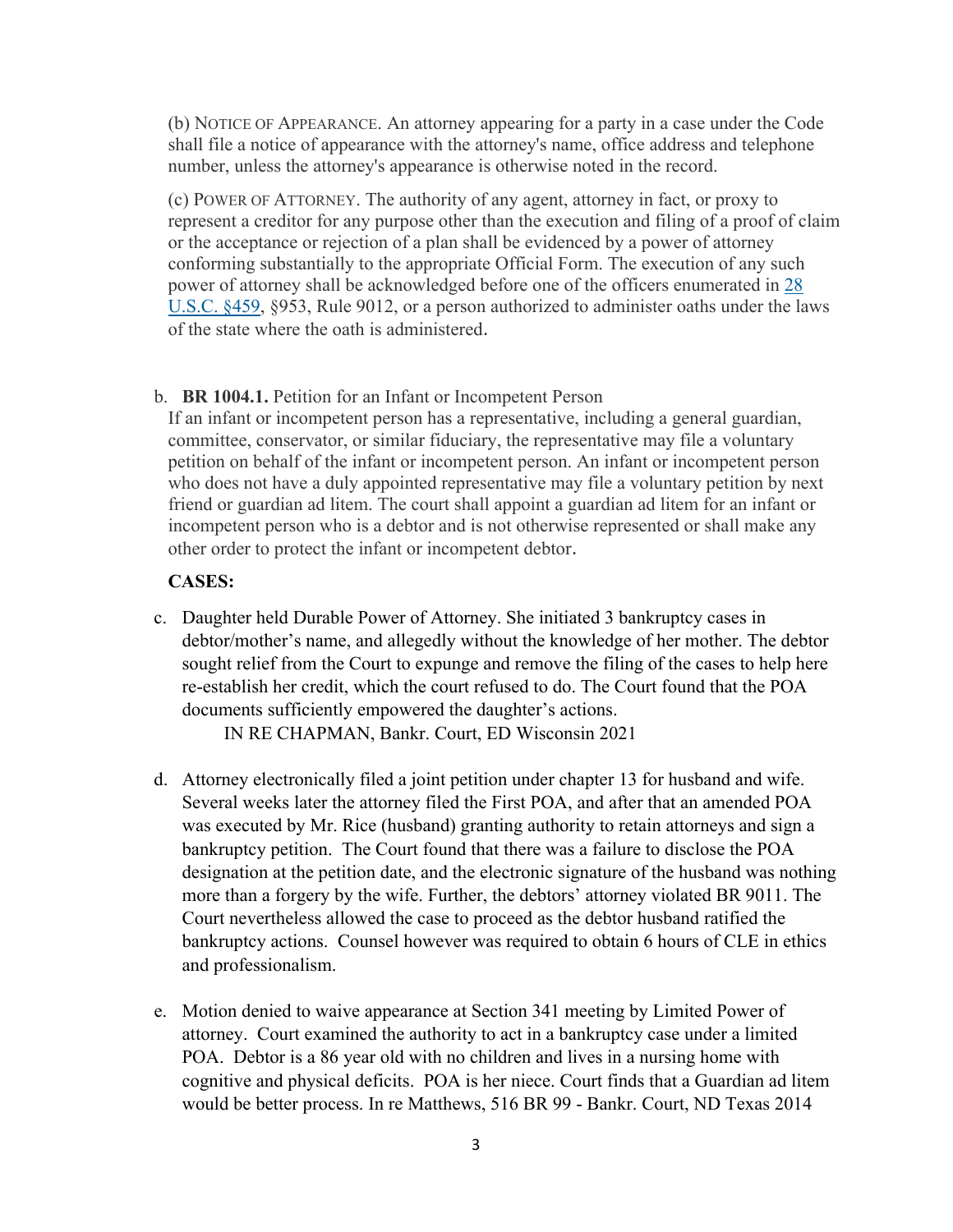- f. *In re Cuellar*, Case No. 8:16-bk-05222-RCT (Bankr. M.D. Fla. Aug. 29, 2016) A 90 year old incompetent debtor allowed to proceed in Chapter 13 by "next friend" granddaughter to propose a plan to cure taxes and insurance defaults on a reverse mortgage.
- g. Pro Se elderly debtor in default of equity line of credit on home, numerous credit cards with large balances and recent purchases, and home listed for sheriff's sale. Petition brought to court and filed by "relative" with numerous deficiencies.
- h. Incarcerated debtor proceeding in Chapter 7 with a POA. Debtor wants to reaffirm loan.
- i. To Seal or Expunge Records: LR 9018-1 (Filings under seal)

In re Joyce, 399 BR 382 - Bankr. Court, D. Delaware 2009 (J. Walsh), Debtor sought relief to vacate, expunge, or otherwise amend the bankruptcy filing where a discharge had previously been entered. Judge Walsh reviewed the applicable cases finding that expungement an extraordinary remedy and would not be applied in this case. The Court found that the case was voluntarily commenced, and debts listed and discharged were debts incurred by the debtor. Therefore, the bankruptcy record would remain.

- j. Bankruptcy Code Section  $521(e)(2)(A)(i)$  and (ii) provides that a debtor must supply tax returns to the trustee in a chapter 7 or 13 case, and to a creditor who timely requests such copy. Must the debtor provide copies that contain personal identifying information such as names, addresses and social security numbers of dependents including minor children? Or a redacted version that only includes financial information?
- k. Attorney Client Privilege in Bankruptcy: Who controls the privilege? The debtor or the trustee? May a bankruptcy trustee waive the privilege?

## **In re Horvath Bankr ND Ohio 2015**

As discussed in *French v. Miller (In re Miller),* 247 B.R. 704 (Bankr. N.D. Ohio 2000) (J. Speer), with respect to whether a trustee can waive an individual's attorney-client privilege, the cases fall into three categories. At one end of the spectrum are those that hold, as a matter of law, the trustee succeeds to the attorney-client privilege of an individual debtor. *In re Smith,* 24 B.R. 3, 4 (Bankr. S.D. Fla. 1982). At the other end of the spectrum are those that hold an individual's privilege never passes to the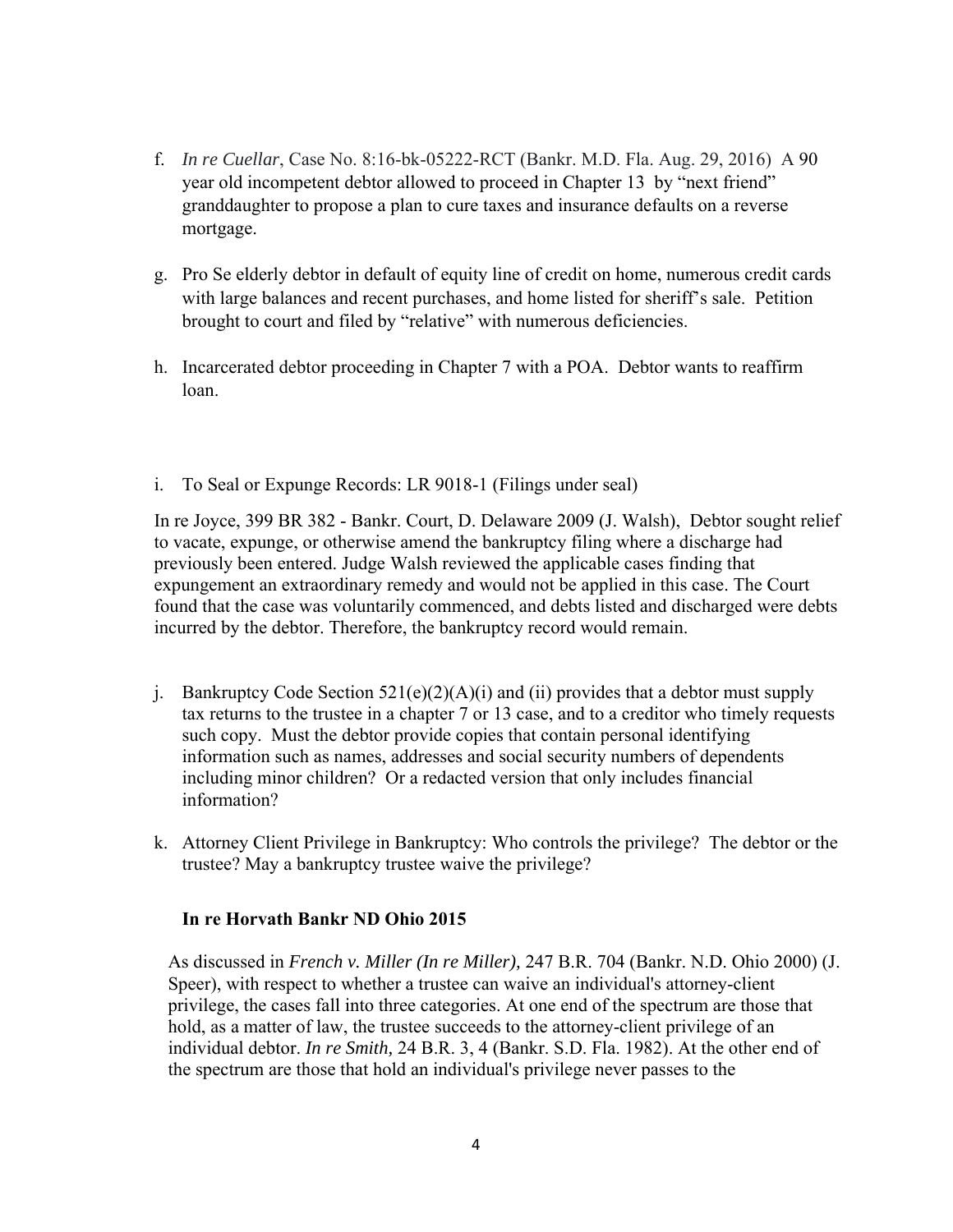trustee. *See, e.g., In re Tippy Togs of Miami, Inc.,* 237 B.R. 236, 239 (Bankr. S.D. Fla. 1999). A third approach, and the one adopted in *Miller,* is that an individual debtor's attorney-client privilege does transfer to the trustee and the trustee has the power to waive the privilege when, on balance, the trustee's duty to maximize the value of the debtor's estate and represent the interests of the estate outweigh the policies underlying the attorney-client privilege and the harm to the debtor upon a disclosure. *Miller,*  247 B.R. at 710-11; *Degirolamo v. Daily & Haskins (In re Wittmer),* Adv. No. 11-6007, 2011 WL 6000799, \*2 (Bankr. N.D. Ohio Nov. 30, 2011) (J. Kendig); *Moore v. Eason (In re Bazemore),* 216 B.R. 1020, 1025 (Bankr. S.D. Ga. 1998); *Ramette v. Bame (In re Bame),* 251 B.R. 367, 377 (Bankr. D. Minn. 2000). For the reasons discussed in *Miller,*  this court concludes that the balancing approach is the proper approach in determining whether a trustee may waive an individual's attorney-client privilege.

- l. Valuation of exempt property at issue and Trustee wants information from Debtor's attorney about basis debtor and attorney arrived at values placed in the petition. Trustee seeks turnover of the attorney files that includes the property valuation, information as well as all documented communication between the debtor and the attorney such as emails, letters, and work product notes.
- m. At the Section 341 meeting the debtor asserted her  $5<sup>th</sup>$  Amendment right against selfincrimination as she is concerned about a later prosecution for fraud in using consumer's deposits for business' design work. The business has accounts receivable and some other assets and as a part of the discovery the Trustee wants to waive the debtor's attorney client privilege and obtain all of the debtor's attorney's files and work product.

## 3. **Bankruptcy Courts have inherent authority to control admission and practice before the Court**

Delaware Local Rules

Del. Bankr. L.R. 9010-1 Bar Admission

LR 9010-1 (c) Must have Delaware Counsel LR 9010-1(d) 28 days to obtain Delaware counsel

LR 9010-1(f)

Standards for Professional Conduct. Subject to such modifications as may be required or permitted by federal statute, court rule or decision, all attorneys admitted or authorized to practice before this Court, including attorneys admitted on motion or otherwise, shall also be governed by the Model Rules of Professional Conduct of the American Bar Association, as may be amended from time to time.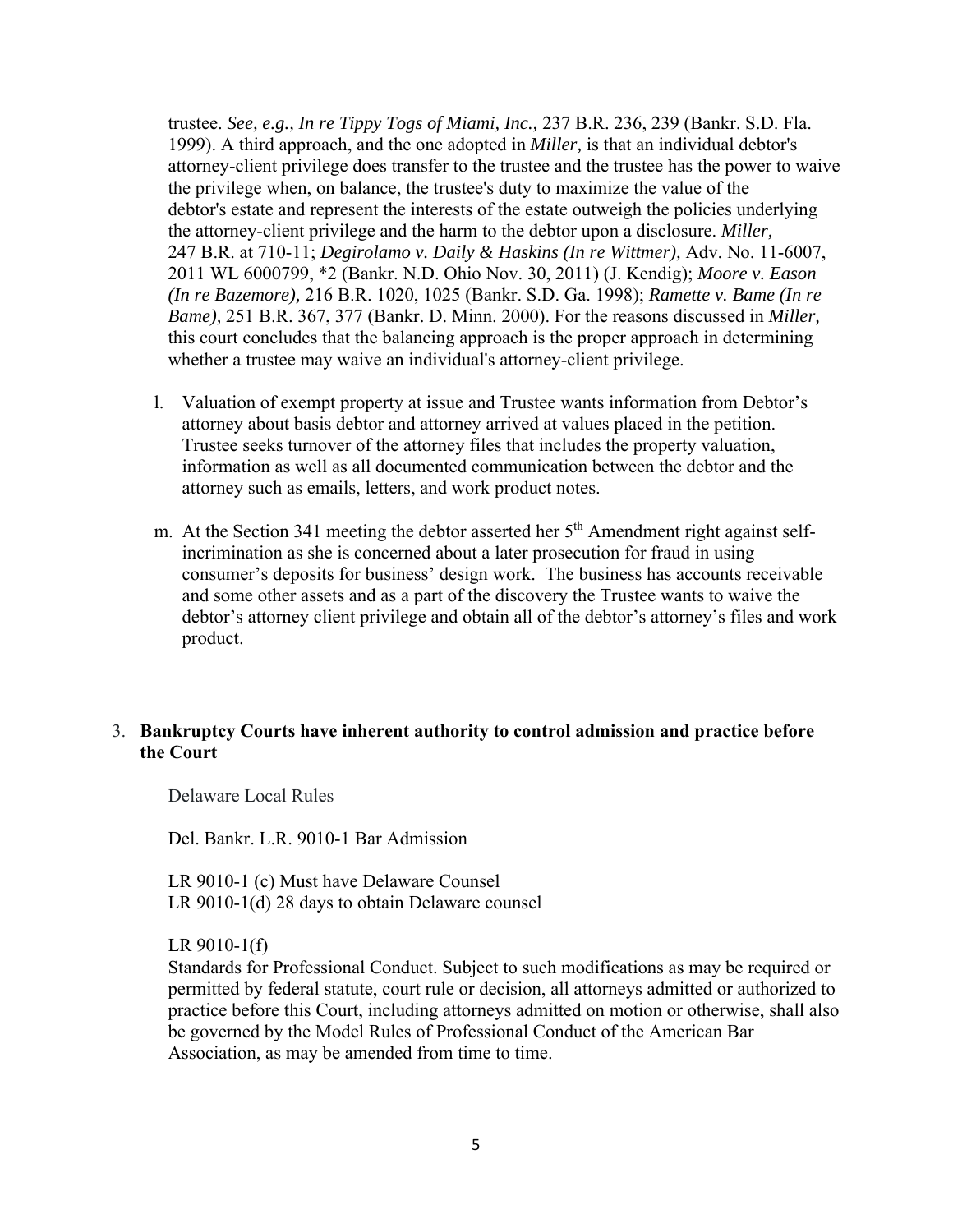BR 9011

a. Attorney's conduct in bankruptcy proceedings were abusive and inappropriate including maintaining frivolous arguments, filing meritless petitions, causing unnecessary delays all in bad faith.

"Nora's litigation activity in federal court warrants a suspension itself. Federal courts' inherent authority to disbar or suspend lawyers for misconduct is longstanding and well established. *In re Snyder,* 472 U.S. 634, 643, 105 S.Ct. 2874, 86 L.Ed.2d 504 (1985); *see also Ex parte Burr,* 22U.S. (9 Wheat.) 529, 531, 6 L.Ed. 152 (1824) (Marshall, J.) (holding the power to suspend attorneys is "incidental to all Courts, and is necessary for the preservation of decorum, and for the respectability of the profession"

## See: **In the MATTER OF: Steven Robert LISSE, Debtor.Appeals of: Wendy Alison Nora. 921 F.3d 629 (Seventh Cir 2019)**

b. "….. Robinson and Walton argue that the bankruptcy court did not have the authority to unilaterally suspend them from practice under the local rules governing attorney discipline. The district court found that the suspension was proper under the bankruptcy court's inherent authority to discipline attorneys appearing before it and pursuant to the local rules authorizing exercise of that authority, and we agree. Bankruptcy courts have the authority to sanction persons appearing before them, and this authority includes the right to "control admission to [their] bar." 687\*687

See In re Burnett, 450 B.R. 116, 132 (Bankr. E.D. Ark. 2011) (quoting Chambers v. NASCO, Inc., 501 U.S. 32, 43, 111 S.Ct. 2123, 115 L.Ed.2d 27 (1991)); Law v. Siegel, U.S.  $\qquad$ , 134 S.Ct. 1188, 1194, 188 L.Ed.2d 146 (2014); In re Clark, 223 F.3d 859, 864 (8th Cir. 2000)

## 4. **Motion to Withdraw: LR 9010-2**

**In re Spencer, No. 19-41859, 2020 WL 4810064, at \*2–\*3 (Bankr. N.D. Ohio July 17, 2020) (Kendig)** With "hesitation" bankruptcy court grants counsel's motion to withdraw from representation of Chapter 13 debtor. Missed payments to trustee and incurring debt without permission are not necessarily cause for withdrawal, but communication has broken down and further representation is not practical. "Standing alone, Mr. Bauer's motion does not establish good cause for withdrawal. Chapter 13 bankruptcy debtors fail to make payments with regularity. It is a hazard of representing a chapter 13 debtor. The fact that Debtor did not make payments for March and April is not cause for withdrawal. Similarly, it is not surprising that a debtor may incur debt or take action that does not comply with the terms of a chapter 13 plan. A plan is often subject to the personality traits of a debtor, be they recalcitrant, ignorant or indifferent. A debtor's attorney should expect to navigate occasional missteps by a debtor. Debtor opposed Mr. Bauer's withdrawal. . . Debtor does not want to be in a chapter 13 case. . . [C]ommunications between the two are unfruitful. [F]urther representation by Mr.Bauer would be unreasonably difficult.").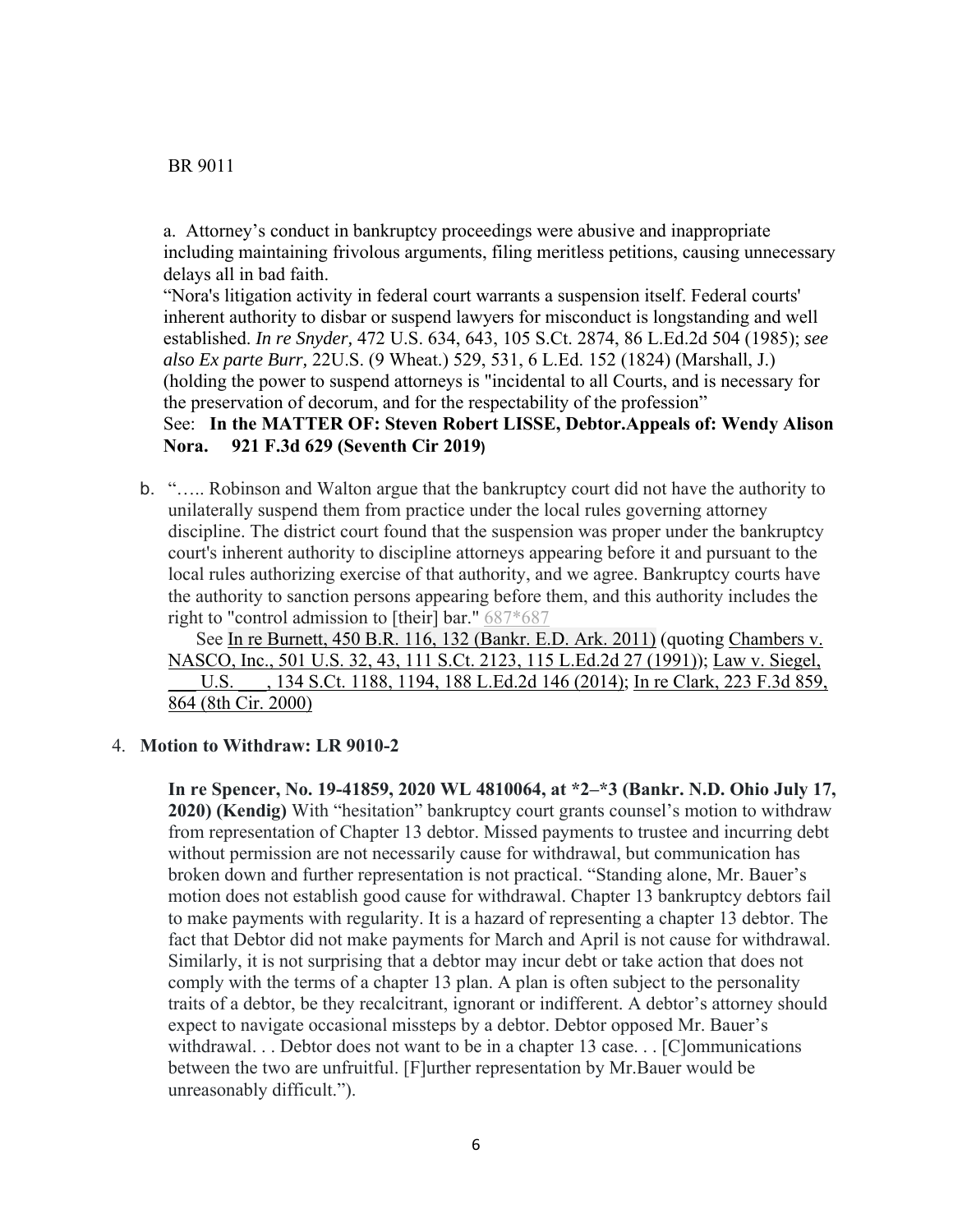#### 5. **Debtor's Claims Against Counsel:**

**In re Jones, No. 18-13425, 2021 WL 4168110 (Bankr. S.D. Ohio Sept. 2, 2021) (Hopkins)** (On show-cause order by bankruptcy court, Chapter 13 debtors are ordered to pay their former attorney \$4,920 as sanctions under Bankruptcy Rule 9011, § 105(a) and the court's inherent authority based on findings that the debtors made false claims of fraud and incompetence by former counsel, threatened and harassed counsel and his staff, filed motions damning and defaming counsel without factual foundation and made claims of unethical conduct by former counsel that were false and unsupportable.).

6. Chapter 13 debtor's Bankruptcy Rule 9011 motion for sanctions against prior counsel is denied for lack of merit. Debtor did not substantiate claims that counsel made false statements with respect to services to be provided to the debtor's business or that schedules—signed by debtor—were prepared by counsel in violation of Bankruptcy Rule 9011

# See: *In re Fulayter***, No. 19-53196, 2020 WL 3950274 (Bankr. E.D. Mich. July 9, 2020) (J. Shefferly)**

7. Virtual Court Proceedings: Will this continue in the future regardless of COVID postpandemic?

Law review article by Alicia Bannon and Douglas Keith, Northwestern University Law Review, April 18, 2021:

## **"Remote Court: Principles for Virtual Proceedings During the COVID-19**

## **Pandemic and Beyond"**

#### Abstract-

A*cross the country, courts at every level have relied on remote technology to adapt the justice system to a once-a-century global pandemic. This Essay describes and assesses this unprecedented journey into virtual justice, paying particular attention to eviction proceedings. While many judges have touted remote court as a revolutionary innovation, the reality is more complex. Remote court has brought substantial time savings and convenience to those who are able to access and use the required technology, but it has also posed hurdles to individuals on the other side of the digital divide, particularly selfrepresented litigants. The remote court experience has varied substantially depending on the nature of the proceedings, the rules and procedures courts put in place, and the relevant court users' resources and tech savvy. Critically, the challenges posed by remote court have often been less visible to judges than the efficiency benefits. Drawing on these*  lessons, this Essay identifies a series of principles that should inform future uses of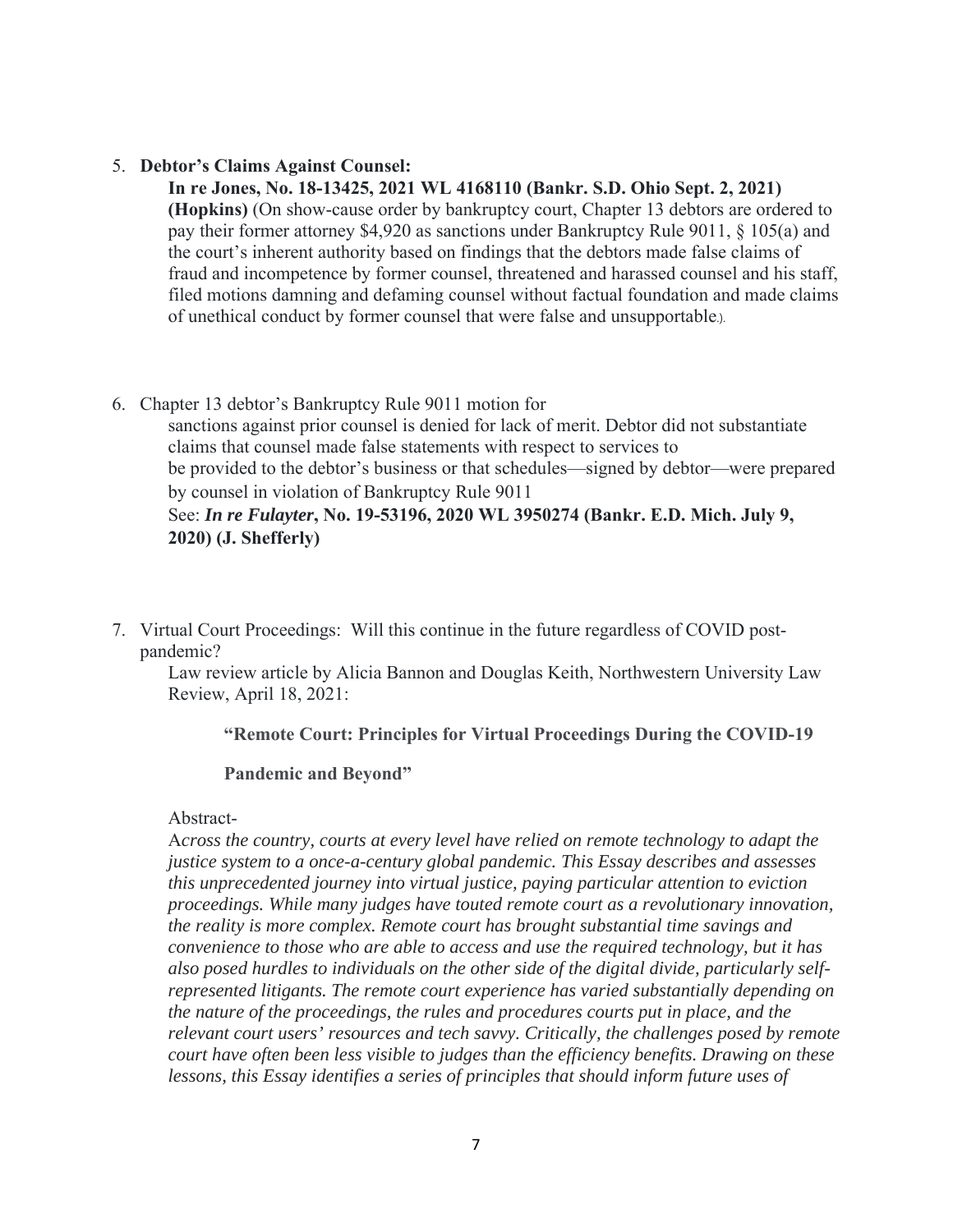*remote technology. Ultimately, new technology should be embraced when—and only when—it is consistent with fair proceedings and access to justice for all.*

- A. Discovery: Depositions, Rule 2004 Examinations
- B. Section 341 meetings
- B. Trials
- C. Mediations
- D. Oral Arguments
- E. Zoom Oral Opinions and Orders vs. Written
- F. Reaffirmation hearings

8. Debtor's attorney associated with a co-counsel to assist in an adversary proceeding without a separate retention agreement with the debtor or fee disclosures. The adversary was settled with the defendant agreeing to pay counsel fees to be shared with debtor's counsel and the co-counsel pursuant to their private agreement. Violation?

See In re: Defeo 627 BR 341 (Bankr. D.S.C. 2021, J. Waites)

The disclosure requirements imposed by  $\S$  329 are mandatory, not permissive, and an attorney who fails to comply with the disclosure requirements forfeits any right to receive compensation." *Peugeot v. United States Trustee (In re Crayton)* , 192 B.R. 970, 981 (9th Cir. BAP 1996).

9. Filing an unauthorized petition to stop a foreclosure sale

#### See: *In re Santos***, 616 B.R. 332 (Bankr. N.D. Tex. Mar. 17, 2020 J. Jernigan**

**The court's opinion lead paragraph:** 

This is the story of Gabriel Santos's wrongheaded scheme to manipulate the bankruptcy system, of attorney Steve Le's failure to uphold the integrity of his profession, and of the stress they both caused to Cynthia Ramos—Gabriel Santos's ex-wife, an innocent victim, and the Purported Debtor in this case.

10. Filing Chapter 13 petition without reasonable investigation of debtor's claim of ownership of real property. had transferred title before the petition and redemption was not available under state law. Writ of possession had issued.

See: *In re Schemelia***, 607 B.R. 455 (Bankr. D.N.J. Sept. 25, 2019) (Poslusny)**